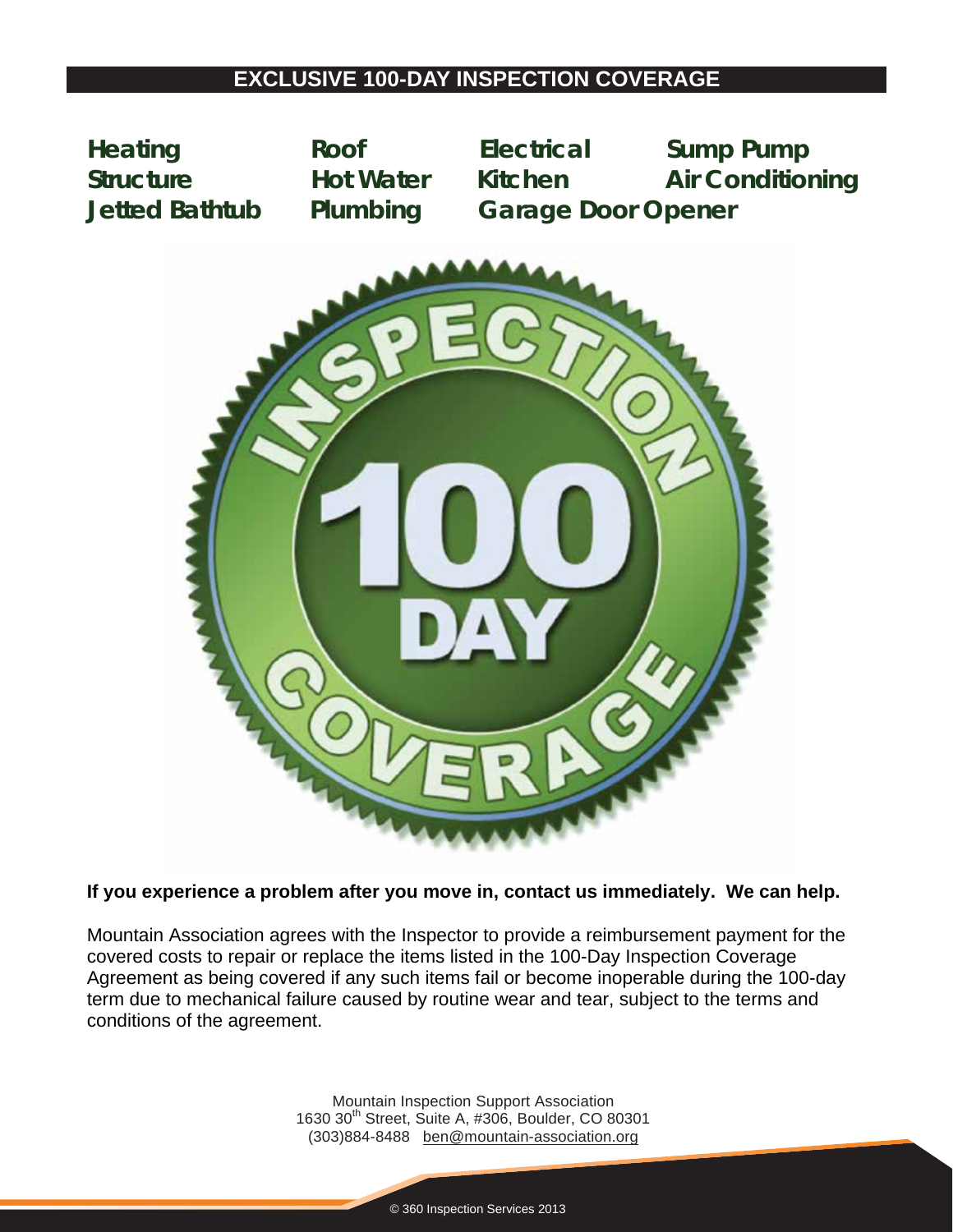Mountain Inspection Support Association 1630 30<sup>th</sup> Street, STE A, #306, Boulder, CO 80301 USA mountainassociation.org



Mountain Inspection Support Association ("MISA") provides support to home inspectors with costs to repair or replace the items listed in this 100-Day Inspection Certificate as being listed or included if any such items fail or become inoperable during the 100-day term due to mechanical failure caused by routine wear and tear, subject to the terms, limitations and conditions herein described.

**I. One Hundred-Day Limit / \$1,000.00 Limit:** This 100-day limited inspection certificate is effective from the date of the home inspection for period of 100 days. The date of the inspection is the first day of the 100-day period. If closing occurs after the expiration of the one 100-day period, the certificate will extend twenty-one (21) days following the closing, provided that the closing takes place within 121 days of the inspection. Notification of a problem or complaint must received by the inspector or MISA on or before the expiration of the 100-day period (or, if applicable, the 21-day period following the closing) or the certificate is no longer valid. The maximum liability, in the aggregate, for any and all claims submitted pursuant to the terms and conditions of this certificate for any and all included appliances, systems and components shall not exceed \$1,000.00.

**II. Mechanical Failure:** "Mechanical failure" occurs when an item becomes inoperable or unable to perform its designed function. Mechanical failure is not included if it is due to: conditions that existed .<br>prior to the inspection date; lack of routine maintenance and care; misuse; and rust and/or corrosion. This certificate describes those items (appliances, systems or components) listed as being included. The lists of items in the following sections titled "Examples of items/conditions not included" are not meant to be all-inclusive and are provided for example and illustration. They do not limit the right to decline support for items not on the lists. The items shall be pro-rated according to the age and condition of the item at the time of the inspection. On behalf of the inspector, MISA will make a determination of the amount of the cost of repair or replacement; a determination of the operating condition and the nature of any failure or inoperability; and a determination of validity for any complaint.

**III. Kitchen Appliances: Description of items included:** An installed and permanent appliance in the primary kitchen limited to the range/stove/cook-top, oven, garbage disposal, exhaust fan unit located above the range, and built-in dishwasher. On the day of the inspection, the item must be visually observable and readily accessible; inspected by the inspector; not reported in need of correction, repair, or improvement; not reported in need of monitoring or further evaluation; not reported with any deficiency; not older than ten (10) years of age; not approaching, near, or at the end of its service life expectancy. **Examples of items/conditions not included:** Commercial, high-end, or professional grade appliances; clothes washer and dryer; refrigerator; freezer; cooler; trash compactor; damage to cookware; doors; door seals and glass; filters and screens; food spoilage; ice makers; ice and liquid dispensers; water supply lines; knobs and handles; light bulbs and fixtures; locks and handles; cabinetry

and panels; racks; rollers; rooftop or through-wall exhaust units; timers and clocks; self cleaning feature; any appliance 10 years of age or older.

**IV. Systems and Components:** The item included must be an installed and permanent system or component of the home. On the day of the inspection, the item must be within the scope of a home inspection as defined by the Standards of Practice to which the inspection was performed; visually observable and readily accessible; inspected by the inspector; turned on or activated; not reported in need of correction, repair, or improvement; not reported in need of monitoring or further evaluation; not reported with any deficiency; not older than fifteen (15) years of age; not approaching, near, or at the end of its service life expectancy.

**1. Roof Covering: Description of items included:** The standard materials that make up the roof covering that are in need of repair or replacement to correct a water leak; flashing around sewer vent pipes; flashing at chimney; flashing at wall-to-roof intersection. The roof system must be inspected at the time of the inspection. **Examples of items/conditions not included:** Replacement of the entire roof covering; sheathing or deck boards under the roof covering; tar or felt paper; drip edge material; structural components damaged by excessive roof covering weight; any roof covering material that is 15 years of age or older.

**2. Primary Central Air Conditioning (Cooling) System: Description of items included:** Standard mechanical parts and components of one (1) centrally ducted air conditioning system. One system with maximum capacity of five tons, and designed for residential application. The system must be turned on and activated during the home inspection. If the outside temperature or weather restricts the inspection, then the system is not included. **Examples of items/conditions not included:** Systems not turned on; wall units; window units; condensate drain pans, pumps, and lines; asbestos insulated ductwork or piping; embedded, encased, or inaccessible ductwork; duct cleaning; dampers; air or fuel filters; fossil fuel control systems; energy management systems; geothermal or water source systems and components, including wells, pumps, coils and piping; heat recovery units; humidifiers; refrigerant gas lines internal and external of the equipment; gas or water filters; maintenance and cleaning; panels and cabinetry; registers, grills, diffusers; structural components; water pumps; valves and lines external of the equipment; water cooling towers; gas or chilled water systems; any noise without a related mechanical failure; any air conditioning system that is 15 years of age or older

**3. Primary Central Heating System: Description of items included:** Standard mechanical parts and components of one system, either hot-water/steam heating system or centrally ducted forced-air heat pump/electric/gas-fired/oil-fired heating system. Electric baseboard units are included, if they are the primary source of heating the property. The system must be turned on and activated during the home inspection. If the outside temperature or weather restricts the inspection, then the system is not included. **Examples of items/conditions not included:** Chimneys, flues, and liners; condensate drain pans, pumps, and lines; asbestos insulated ductwork or piping; inaccessible water/steam pipes; embedded encased or inaccessible ductwork; duct cleaning; dampers; air filters; fuel control systems; energy management systems; geothermal or water source systems and components, including wells, pumps, coils, and piping; heat/air recovery units; humidifiers; refrigerant gas lines external of the equipment; panels and cabinetry; registers, grills, diffusers; structural components; water pumps; valves and lines internal and external of the equipment; fuel storage tanks, lines, and filters; fuel filters; individual space heaters; secondary units; free-standing or portable heating units; maintenance and cleaning; pressure regulators; radiant heating systems in walls, floors, or ceilings; any noise without a related mechanical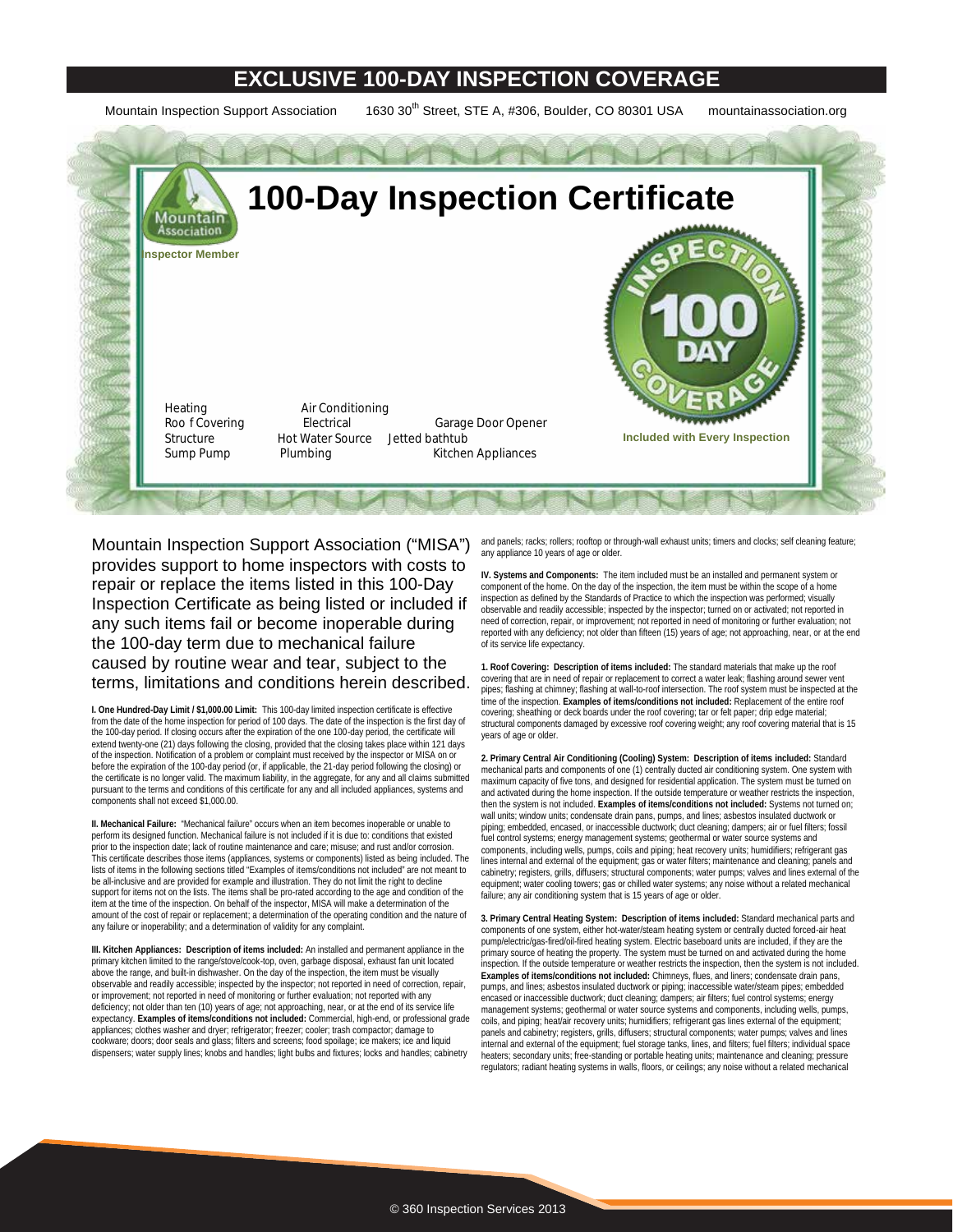Mountain Inspection Support Association 1630 30<sup>th</sup> Street, STE A, #306, Boulder, CO 80301 USA mountainassociation.org

failure; solar heating systems; gas log systems, including gas lines and valves; fossil or solid fuel burning or gas burning stoves, fireplaces, inserts and units; wall units; window units; any heating system that is 15 years of age or older.

**4. Plumbing System: Description of items included:** Standard mechanical parts and components of the following items that are located within the perimeter of the main foundation and outer load-bearing walls: water valves; shower and tub valves; toilets; leaks at water supply pipes and leaks at drain, waste, and vent pipes, except those caused by plumbing stoppages/blockages. All fixtures, including but not limited to tubs, showers, sinks, faucets, and toilets, must be inspected and turned on with running water and then drained during the home inspection. **Examples of items/conditions not included:** All plumbing in or under the ground, foundation, floor, or concrete slab; inaccessible plumbing; all piping and plumbing outside the perimeter of the foundation and outer load-bearing walls; any piping or plumbing related to detached structures; geothermal or water source systems and components, including wells, pumps, coils, and piping; bath tubs; bidets; caulking or grout; embedded plumbing; conditions of insufficient or excessive water pressure; conditions of water flow restriction due to scale, rust, minerals and other deposits; holding or pressure tanks; pressure regulators; plumbing stoppages/clogs/blockages; conditions, leaks, or breaks causing or caused by plumbing stoppages/clogs/blockages; exterior hose bibs; faucets; freeze damage; jet pumps; laundry tubs; lawn sprinkler systems; repair and finish of any walls, floors, or ceilings; septic systems on-site tanks and components; sewage ejector or grinder pump systems; gray water drainage or pump systems; sewer, water, and gas laterals; shower enclosures and base pans; shower heads; sinks; sink cabinetry; solar systems; toilet tank lids and seats; water damage; any noise without a related mechanical failure; color or quality of the water; water filters; water purification systems; water softeners; private wells, pumps, lines and related components; polybutylene plumbing; whirlpools, spas, saunas, hot tubs, and their plumbing and mechanical components; swimming pools and related structures, components, and systems; gas pipes or lines; gas leaks; replacement of gas pipes, lines, valves, or components.

**5. Hot Water Source System: Description of items included:** Standard mechanical parts and components of one hot water source (water heater), including electric or fuel-fired water heater tank, tankless water heater, and domestic coil of a boiler. The hot water source must be turned on and producing hot water during the home inspection. **Examples of items/conditions not included:** Solar and heat recovery units; auxiliary and secondary holding/storage tanks; geothermal or water source systems and components, including wells, pumps, coils, and piping; base pans; color or quality of the water; flues; vent pipes; insulation; any noise without a related mechanical failure; point of service and/or instant hot water dispensers; racks; straps; timers; meters; sediment build-up; conditions of insufficient or excessive water pressure; conditions of water flow restriction due to scale, rust, minerals and other deposits; domestic coil unit separate from a boiler system; boiler mates; secondary tanks; any hot water source that is 10 years of age or older.

**6. Electrical System: Description of items included:** Standard mechanical parts or components located within the perimeter of the main foundation and outer load-bearing walls, including standard light switches, main breaker panel/box, and wall receptacles. A representative number of wall receptacles, lights, and switches must be inspected. The electricity and supply at the entire property must be turned on and fully operable and active during the inspection. **Examples of items/conditions not included:** Attic, bathroom, and/or whole house exhaust/ventilation fans; direct current (DC) wiring and systems; back-up power systems; door bells and chimes; exterior wiring and components; any wiring or components servicing a detached structure; exhaust fans; fire, smoke, or carbon monoxide alarm and/or detection systems and batteries; intercom or speaker systems; lighting fixtures; surge protectors; load control devices; low voltage systems; service entrance cables; telephone systems; timers; touch pad components; transmitters and remote controls; utility meter base pans; wall and ceiling fans; knob & tube wiring; aluminum branch circuit wiring. Failures, damage, and conditions caused by incorrect, improper, or inadequate wiring installation, wiring capacity, circuit overload, power failure/shortage or surge, and corrosion caused by moisture are not included.

**7. Garage Door Opener: Description of items included:** Standard mechanical parts and components of a single primary unit as follows: drive trains, motor, receiver, relays, switches and sensors. The garage door opener must be activated and inspected during the home inspection. **Examples of items/conditions not included:** Batteries; damage caused by door malfunctions; all door parts including door panels, tracks, rollers, hinges, cables and springs; lights; touch pads/buttons; transmitters and remote controls; electrical supply wiring; any opener that is 10 years of age or older.

**8. Sump Pump: Description of items included:** Standard mechanical parts and components of the pump assembly located within the perimeter of the main foundation and outer load-bearing walls. The pump system must be installed and inspected during the home inspection. **Examples of items/conditions not included:** Any unit located outside the property or inside window wells; any unit not professionally or adequately installed; back-up power units; sump buckets or containers; underground piping; pumps not professionally installed to code or standard.

**9. Jetted Bathtub: Description of items included:** Mechanical parts and components of the bathtub as follows: accessible electrical controls; accessible plumbing lines; primary circulating pump and motor; drain pipes; gaskets; jets. The tub must be filled and the jets turned on during the inspection. **Examples of items/conditions not included:** Bathtub shell itself; caulking and grout; conditions of water flow restriction due to scale, rust, minerals and other deposits; failures due to dry operation of equipment; gaining access to electrical and plumbing parts; tiles and marble; tub enclosure.

**10. Structure System: Description of items included:** Standard parts and components as follows: Load-bearing components of the home which are the foundation system, beams, girders, lintels, columns, floor joists, plates, roof framing rafters and trusses that were readily visible and inspected during the inspection; sections of the poured concrete and concrete block foundations that were readily visible and inspected during the inspection are included. **Examples of items/conditions not included:** Foundations other than poured concrete and concrete block; defects caused by settlement or movement of the structure; any and all parts of the foundation and load-bearing components not readily visible during the home inspection; footings; defects, failure, problems caused by hydrostatic pressure or other forces coming from the ground outside the foundation exterior surface; exterior drainage systems; grading of soil or the ground outside; damage caused by wood-destroying insect infestation; non-load bearing components; wall coverings; plaster, lath, drywall; flooring and sub-flooring material; brick, stucco, stone or veneer; any type of exterior siding material, including wood, vinyl, EIFS, and stucco; trim and finish boards; basement, crawlspace, and garage concrete floor slabs; interior concrete floor slabs; concrete cracks or scaling.

### **V. General Exclusions and Limitations:**

1. This certificate lists items and conditions related to the mechanical failure of only those appliances, systems, and components listed as being included. This certificate does not include any items not specifically listed as being included.

2. This certificate shall not include any items if they are determined to be defective by the Consumer Product Safety Commission or the manufacturer.

3. This certificate does not include failures that may result from causes other than ordinary wear and tear, including but not limited to: improper installation; lightening strikes; missing parts; animal, pet, or pest damage; power failure; power surge; fire; acts of God or Nature; flood; freeze damage; water damage; or the tortious or criminal acts of others.

4. This certificate does not include failures, damage, or conditions resulting from or caused by mold, mildew, mycotoxins, fungus, bacteria, virus, condensation, water, water leaks, water penetration, moisture, wet or dry rot regardless of the source, origin, or location and any other cause or condition contributing concurrently or in any sequence to the mechanical failure.

5. This certificate does not include upgrading or making modifications or improvements. 6. This certificate does not include costs associated with construction, carpentry, or other modifications made necessary by the repair or replacement of existing equipment or installing equipment. This certificate does not include cosmetic repairs.

7. This certificate does not include the removal and disposal of old appliances, systems, or components. 8. This certificate does not include appliances, systems, or components deemed as commercial-grade or not standard grade.

9. This certificate does not include asbestos insulation.

10. This certificate does not include any secondary, incidental, consequential, special and/or punitive damages that results from or was caused by a failure, defect, or problem.

11. This certificate does not include repairs or replacements of any item covered by insurance, warranties, or guarantees.

12. This certificate does not include insulation in the attic, walls, ceilings, or floors. This certificate does not include the absence, presence, inadequate thickness, or improper installation of insulation.

13. This certificate does not include systems or components that are beyond the scope of a home inspection according to the Standards of Practice to which the inspection was performed. The Standards of Practice should be clearly identified in the home inspection report.

14. This certificate does not include auxiliary or detached structures, and all systems and components related to those structures; playground structures and equipment; landscaping structures, ponds, and water pools; and swimming pools and related systems and components.

15. This certificate does not include water penetration or moisture infiltration into the structure, including flooding, water leaks, and roof leaks.

16. This certificate does not include any property damaged resulting from or caused by water or moisture.

17. This certificate does not include potentially hazardous plants or animals including, but not limited to, rodents, vermin, wood-destroying insects, wood destroying organisms or diseases harmful to humans including molds or mold-like substances.

18. This certificate does not include the presence of any environmental hazards including, but not limited to, asbestos, radon, lead, toxins, carcinogens, noise, and contaminants in paint, soil, water, air, and building material.

19. This certificate does not include the removal, repair, or replacement of walls, ceiling, flooring, roof covering, or masonry in order to repair or correct.

20. This certificate does not include improvements, modifications, upgrades and bringing-up to code, rule, or regulation.

21. This certificate does not include damages or conditions caused by violations of code or building standards, whether federal, state, or local. 22. This certificate does not include regular maintenance, service, and care of systems, components,

and appliances. This certificate does not include conditions, damage, failure, or inoperability caused by or resulting from lack of regular maintenance, service, and care. This certificate does not include conditions that existed prior to the inspection date; lack of routine maintenance and care; misuse; and rust and/or corrosion.

23. This certificate does not include interior flues of chimneys, stoves, or fireplaces.

24. This certificate does not include failure caused by rust, corrosion, or moisture.

25. This certificate does not include improvement or correction of the soil or ground, or grading.

**VI. Property Eligibility:** A single-family residence, including condominium or townhouse used solely for residential purposes is eligible. Two-unit multi-family property (duplex) owned and operated as a residential, income-producing property is eligible. Multi-family residential income property of more than two units is not eligible. Any dwelling used in whole or in part for commercial purposes will not be eligible. Mobile homes are not eligible. Homes listed in any historical register are not eligible. Common area items shared by other non-inspected units are not eligible.

#### **VII. Limitations for the Inspector**

26. Under any and all circumstances, the maximum liability, in the aggregate, for any and all problems submitted per term of this certificate for any and all listed/included appliances, systems and components shall not exceed \$1,000.